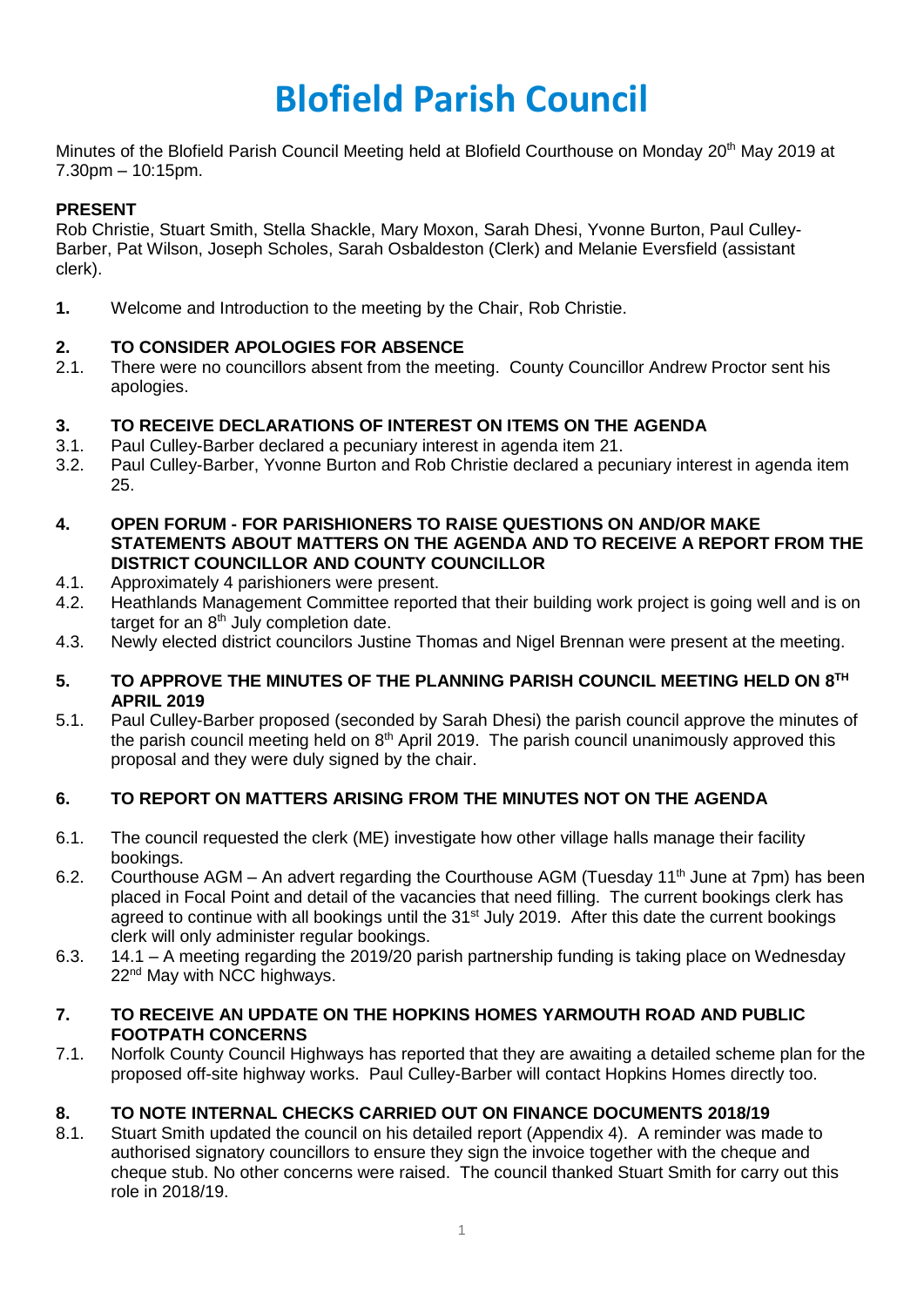#### **9. TO NOTE RECEIPT OF CIL FUNDS FOR THE PERIOD OF 1 OCTOBER 2018 TO 31 MARCH 2019 OF £87,680.15 AND CONSIDER INVESTMENT INTO THE BDC PARISH SCHEME**

9.1. The Council noted the receipt of £87,680.15 of Community Infrastructure Levy (CIL) Funds and for the period 1 October 2018 to 21<sup>st</sup> March 2019. Rob Christie proposed (seconded by Sarah Dhesi) the council move this amount of CIL to the Broadland District Council Parish Council deposit scheme. In addition, Rob Christie proposed the Clerk (SO) transfers all remaining CIL funds from the current account to this deposit scheme too so CIL is held in one savings account. The Council unanimously resolved to approve these proposals.

#### **10. TO APPROVE RENEWAL OF THE PARISH COUNCIL ANNUAL INSURANCE WITH ZURICH AT A COST OF £957.57**

10.1. The council are tied to a fixed rate insurance agreement for a further 2 years. Stuart Smith proposed (seconded by Joseph Scholes) the Council approve the renewal of the insurance. The council unanimously resolved to approve this proposal.

## **11. TO APPROVE BLOFIELD PARISH COUNCIL ANNUAL FINANCIAL REPORT 2018/19**

11.1. Following a detailed discussion around the illustration of the council reserves Stuart Smith proposed (seconded by Stella Shackle) the council approve this report. The council unanimously resolved to approve this proposal. The council requested the clerk (SO) and Stuart Smith review the illustration of reserves for the 2019/20 finance report.

#### **12. TO APPROVE BLOFIELD PARISH COUNCIL AUDIT COMMISSION ANNUAL RETURN, ANNUAL GOVERNANCE STATEMENT FOR THE YEAR ENDING 31ST MARCH 2019**

12.1. Following a brief discussion Rob Christie proposed (seconded by Paul Culley-Barber) the council approve the Blofield Parish Council Audit Commission Annual Return, annual governance statement for the year ending 31st March 2019. The council unanimously resolved to approve this proposal.

#### **13. TO APPROVE BLOFIELD PARISH COUNCIL AUDIT COMMISSION ANNUAL RETURN, ACCOUNTING STATEMENTS FOR THE YEAR ENDING 31ST MARCH 2019**

13.1. Following a brief discussion Rob Christie proposed (second by Paul Culley-Barber) the council approve the Blofield Parish Council Audit Commission Annual Return, accounting statements for the year ending 31<sup>st</sup> March 2019. The council unanimously resolved to approve this proposal. Clerk (SO) to post the form to the auditors.

#### **14. TO AGREE PAYMENT OF £250 (BUDGETED) TO BADCOG WHO MANAGE THE CONSERVATION SITE HOWES MEADOW IN THE PARISH**

Stella Shackle proposed (seconded by Joseph Scholes) the council make the budgeted payment of £250 to BADCOG to assist them in the management of the conservation site Howes Meadow in the parish. Clerk (SO) to raise a cheque at the next meeting.

## **15. TO APPROVE INVOICES FOR PAYMENT**

- 15.1. Paul Culley-Barber proposed the council approve (seconded by Stuart Smith) all payments totalling £4,768.07 (see Appendix 1). The council unanimously approved this proposal. Clerk (SO) to issue cheques.
- 15.2. An additional cheque raised on the 9<sup>th</sup> April 2019 for the new Pest Control contract was noted (See Appendix 2).
- 15.3. Receipts from 1<sup>st</sup> April 2019 3rd May 2019 totalling £122,394.23 were noted (see Appendix 3). This includes £87,680.15 CIL funds (see item 9), £33,635.00 precept payment and £966.58 interest from the Broadland District Council Parish Council deposit scheme.

## **16. TO CONSIDER QUOTATIONS FOR SIGNAGE AT MARTY'S MARSH**

16.1. Yvonne Burton reported the approximate cost of three 300mm x 500mm signs on weatherproof board, secured on location is approximately £150. The council unanimously resolved for the Clerk (SO) / Yvonne Burton to review other quotations and arrange accordingly.

## **17. TO CONSIDER OBTAINING QUOTATIONS FOR A NEW WEBSITE**

17.1. The council agreed to obtain quotations for a new website, Clerk (ME) to action.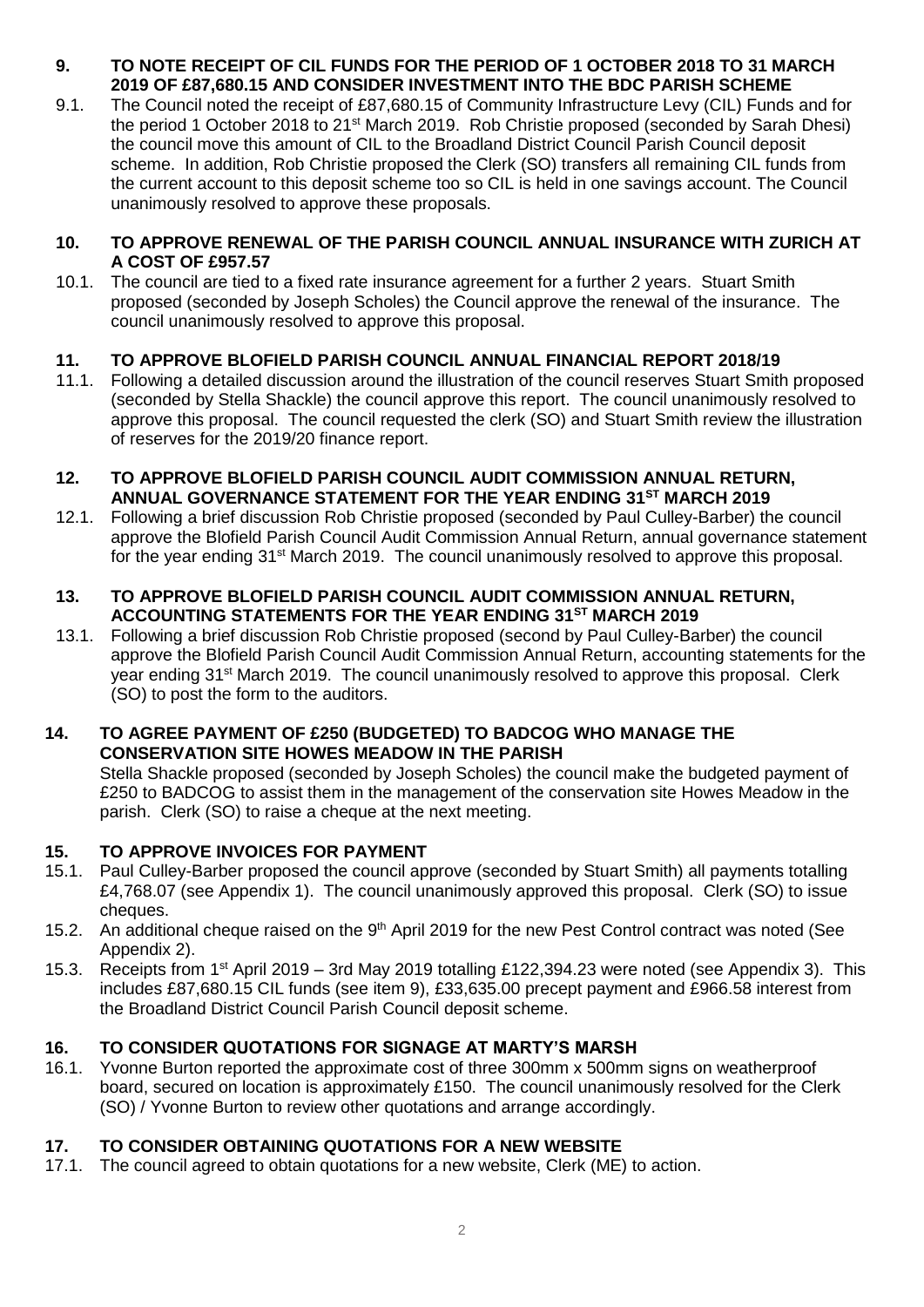## **18. TO RECEIVE AN UPDATE REPORT ON CURRENT PROJECTS AND AGREE ANY NECESSARY ACTIONS**

- 18.1. **Recognising any unrecorded Public Right of Ways in the Parish** Assistant Clerk (ME) has read all information relating to recognising any unrecorded PROW's in the Parish and has put together an evidence form for people to complete. This has been advertised on the Parish Council website, Facebook page and noticeboards and sent to Focal Point and Blofield News. A deadline for parishioners to complete this evidence form has been given of 31<sup>st</sup> July 2019. After this deadline the Assistant Clerk can analyse the evidence and bring the results back to the Council for further consideration. Assistant Clerk (ME) to work on this following  $31<sup>st</sup>$  July 2019 deadline.
- 18.2. **Arrange for headstone safety inspection at Churchyard with Stonemason.**  25/05/2018 – Assistant Clerk met with Paul Miles, Stonemason to check headstones. Two headstones need attention and the Assistant Clerk has been working with Cllr Scholes regarding contacting the families. One of the headstones has been dealt with but we are still trying to contact the second family. The council agreed to have another headstone safety inspection and following this contact the Parochial Church council with regards any stones that require attention, if the council are unable to trace the family.
- 18.3. **Proposed footpath at Churchyard -** Assistant Clerk (ME) worked closely with Rev. Billson to complete an application for a faculty for the proposed works which was subsequently approved. Various site meetings took place with the Community Payback Scheme and all paperwork required was signed off. Work to the path commenced on 30<sup>th</sup> March 2019 and is now complete. The tree warden has put grass seed down in the hope that some grass will grow through the mesh. Yvonne Burton is contacting Tudor Print with regards to the installation of the Footpath Noticeboard. The council agreed the Assistant Clerk (ME) orders some simple 'Dogs on Leads' signs from Amazon.

## **19. TO RECEIVE AN UPDATE ON MARTY'S MARSH AND AGREE ANY NECESSARY ACTIONS**

- 19.1. Yvonne Burton reported in detail about the meeting with Annie Sommazzi on the 5<sup>th</sup> April 2019. Plans are laid out for the next few months. A timeline for the project as been established by Yvonne Burton and Rob Christie. Yvonne Burton to arrange a meeting with parishioners interested in becoming 'friends' of the Marsh.
- 19.2. Melanie Eversfield (Clerk) has prepared terms of reference for the Friends of Marty's Marsh. Yvonne Burton proposed (seconded by Mary Moxon) the council agree these terms of reference. The council unanimously resolved to approve this proposal.

#### **20. TO RECEIVE AN UPDATE ON THE PARISH CONSULTATION PROJECT AND AGREE ANY NECESSARY ACTIONS**

- 20.1. The council reviewed the community project report from Rachel Leggett.
- 20.2. The next project group meeting will take place at 10:30am-1.00pm on 15<sup>th</sup> July at Lingwood Village Hall to discuss results of community consultation and review of current community provision.
- **21. TO RECEIVE AN UPDATE REGARDING NORFOLK COUNTY COUNCIL CHILDRENS SERVICES, THE CONSULTATION SCHEDULED FOR THE 23RD MAY AT BLOFIELD SCHOOL AND AGREE ANY NECESSARY ACTIONS**
- 21.1. The council discussed attendance at the consultation to support Rachel Leggett.

#### **22. TO CONSIDER A PARISHIONER'S CONCERNS REGARDING VEHICLES SPEEDS ON THE YARMOUTH ROAD**

22.1. The council discussed the parishioner's concerns. Norfolk County Council recommends more community speed watch checks to reduce speeds. The council agreed to advertise the speed watch group again to obtain more members and make more regular checks possible. Clerk (SO) to invite the concerned parishioner to join too.

#### **23. TO RECEIVE AN UPDATE FROM THE HIGHWAYS ENGLAND A47 / BLOFIELD ALLOTMENTS / PARISH COUNCIL MEETING**

23.1. Sarah Dhesi went through the key points from the meeting. It was a productive meeting with Highways England keen to work with the allotment association / parish council to produce the best outcome for everyone.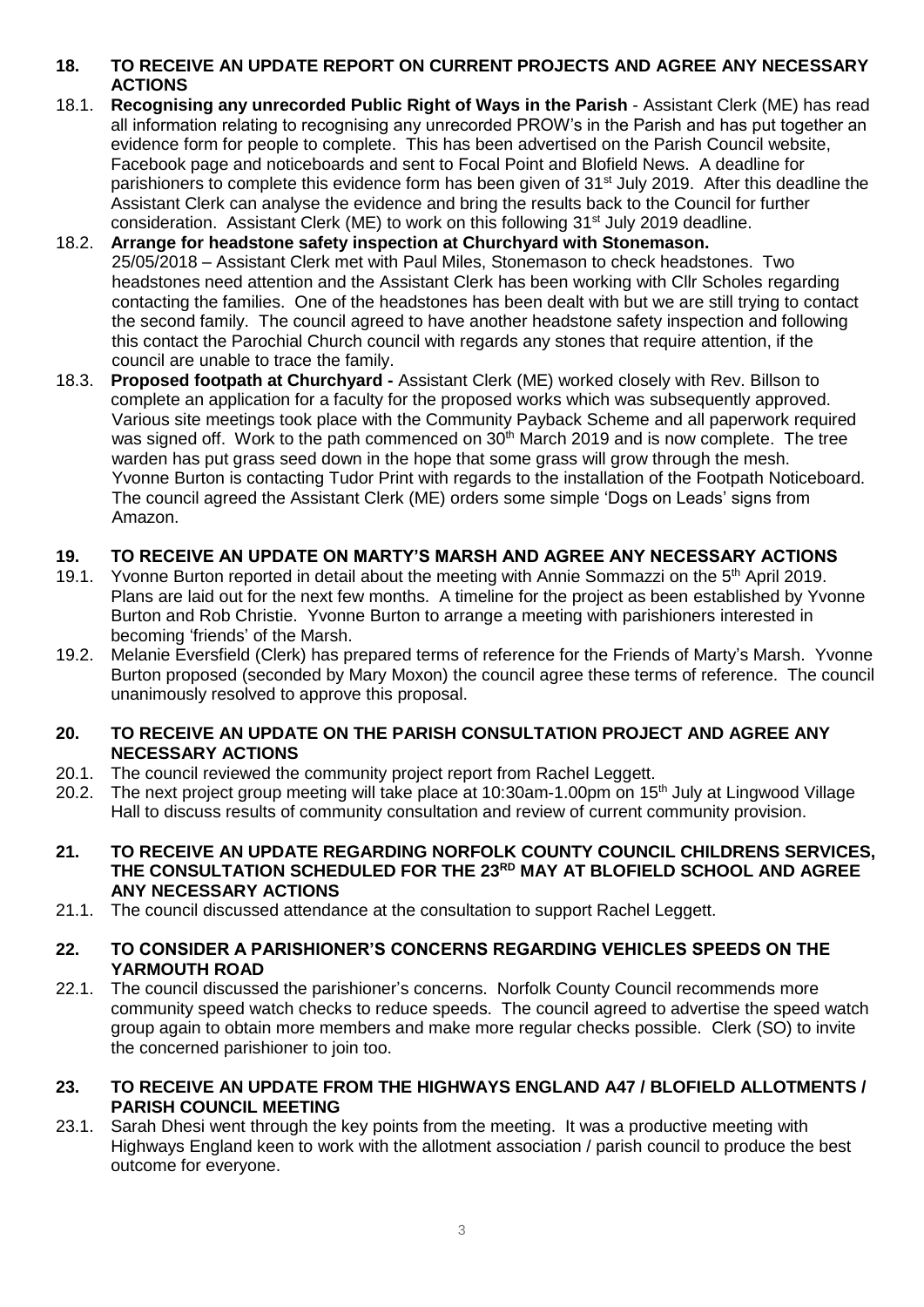#### **24. TO RECEIVE AN UPDATE FROM THE BLOFIELD ALLOTMENTS ASSOCIATION ANNUAL GENERAL MEETING**

24.1. Sarah Dhesi provided an update from the the Allotments Association Annual Meeting. Detailed included the appointed of a new chair and the new pest controller has started on site. The association would like a skip at the end of June. Clerk (ME) to organise.

#### **25. TO CONSIDER REPAIRS NEEDED TO THE ENTRANCE TO THE ALLOTMENTS AND AGREE ANY NECESSARY ACTIONS**

25.1. Sarah Dhesi has researched various solutions to the entrance potholes. Following a detailed discussion, it was agreed that Sarah Dhesi would liaise with the allotment association and Clerk (ME) to order the relevant materials for the repair at a minimal cost.

#### **26. TO RECEIVE AN UPDATE ON FP3 AND ASSOCIATED WORKS AND AGREE ANY NECESSARY ACTIONS**

26.1. The footpath wardens are happy that this footpath FP3 is now walkable. It has improved and the fence has also been moved to a better position.

## **27. TO RECEIVE AN UPDATE ON MHH FUNDING APPLICATIONS**

27.1. Sarah Dhesi reported that the MHH Funding applications have been very successful. They have received grants of £5,000 from the Norfolk Community Foundation, £10,000 from the National Lottery Awards for All Fund and £2,500 from the Watlingham Trust. These figures together with Margaret Harker Hall Funds of £10,000 will leave a balance of circa £4,500 for the parish council to pay. The work is scheduled for July 2019.

## **28. TO RECEIVE AN UPDATE FROM THE SECTION 106 / CIL FUNDS MEETING**

28.1. Rob Christie reported that sharing of information with Broadland District Council is very helpful. He advised the Parish Council that some small section 106 agreements have very specific detail in them specifying where funds should be spent within the parish.

#### **29. TO REVIEW THE COURTHOUSE MANAGEMENT COMMITTEE CONSTITUTION AND AGREE ATTENDANCE AT THE AGM**

29.1. The Council reviewed the Courthouse Management Committee Constitution and did not identify any changes required. Council representative Rob Christie to take copies to the management committee meeting and request the committee review the content and sign a copy for council records.

#### **30. TO RECEIVE A QUARTERLY UPDATE ON THE HEATHLANDS COMMUNITY CENTRE AND AGREE ANY NECESSARY ACTIONS**

30.1. Yvonne Burton updated the council on various Heathlands Community Centre activities.

## **31. TO RECEIVE AN UPDATE ON THE BRUNDALL SPORTS HUB**

31.1. Rob Christie summarised Brundall Parish Council current plans. A further meeting will be scheduled in the next month to ask more questions.

#### **32. TO RECEIVE AN UPDATE ON THE NP LAW LEGAL ADVICE REQUESTED**

32.1. The Parish council reviewed the letter received from NP Law. They agreed that no further questions were required at the present time. Clerk (SO) to advise NP Law.

## **33. TO NOTE DAMAGE TO THE BIN ON THE STREET AND AGREE ANY NECESSARY ACTIONS**

33.1. The clerk reported that Broadland District Council had replaced the bin.

#### **34. TO RECEIVE AN UPDATE FROM THE LOCAL AUTHORITY CLUSTER MEETING**

34.1. The council received an update from Rob Christie.

#### **35. TO NOTE ANY CORRESPONDENCE RECEIVED**

- 35.1. Repairs have been made to footpath FP12, replacing the damaged chicken wire on the walkway.
- 35.2. The council has been informed by the Kings Head landowners that the pub car park is currently being abused and damaged by the volume of shoppers / parents using it and it is making it difficult for their customers to park. They have decided they are no longer willing to allow shoppers to use the car